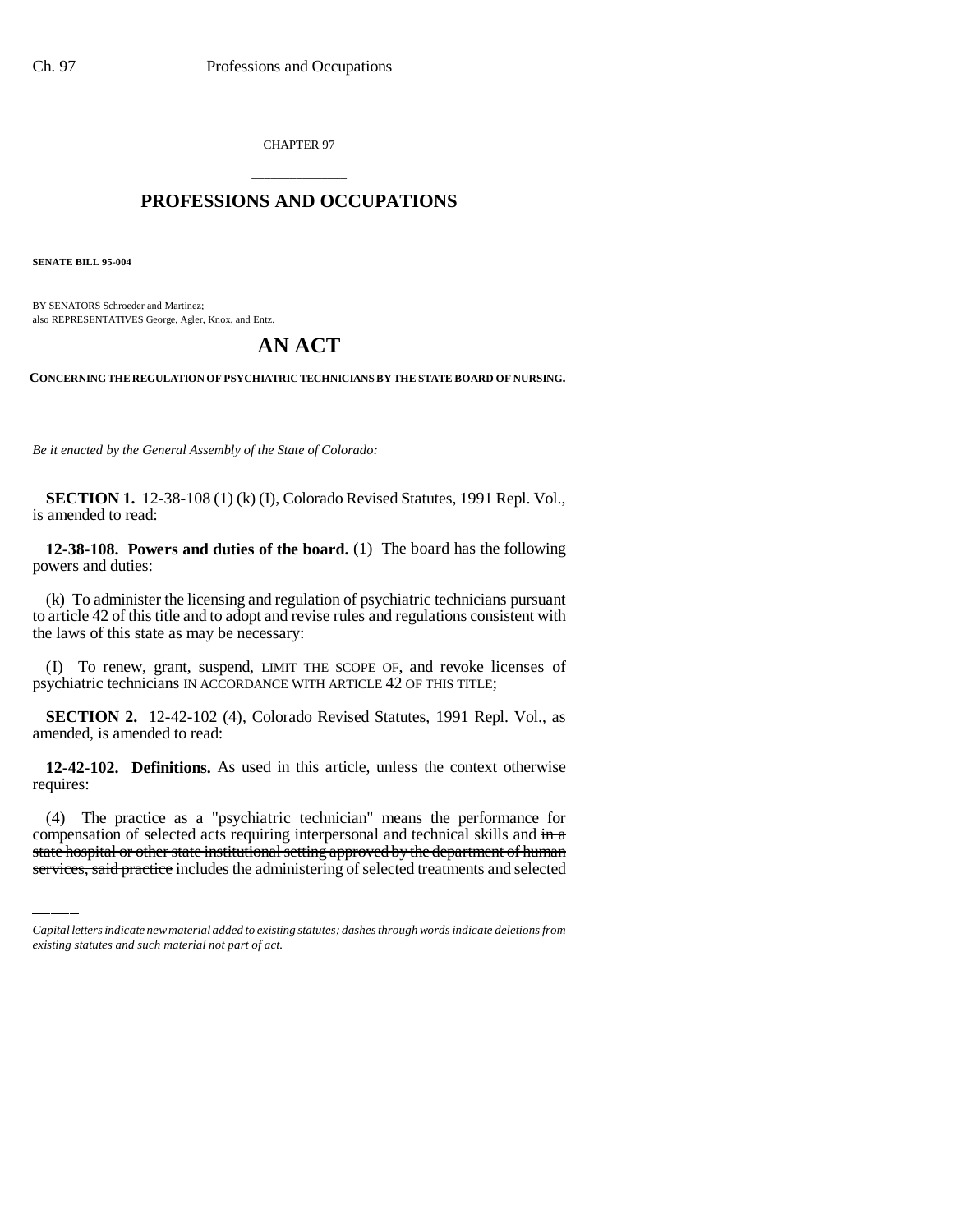medications prescribed by a licensed physician or dentist, in the care of and in the observation and recognition of symptoms and reactions of the mentally ill patient or developmentally disabled individual under the direction of a licensed physician and the supervision of a registered professional nurse. The selected acts in the care of the mentally ill patient or developmentally disabled individual shall not require the substantial specialized skill, judgment, and knowledge required in professional nursing.

**SECTION 3.** 12-42-103, Colorado Revised Statutes, 1991 Repl. Vol., is amended to read:

**12-42-103. State board of nursing - repeal of article - review of licensing and regulation functions.** (1) The licensing and regulation of psychiatric technicians shall be under the control of the board.

(2) (a) This article is repealed, effective  $J_{\text{t}}$   $J_{\text{t}}$  and  $J_{\text{t}}$  and  $J_{\text{t}}$  and  $J_{\text{t}}$  and  $J_{\text{t}}$  and  $J_{\text{t}}$  and  $J_{\text{t}}$  and  $J_{\text{t}}$  and  $J_{\text{t}}$  and  $J_{\text{t}}$  and  $J_{\text{t}}$  and  $J_{\text{t}}$  and

(b) Prior to such repeal, the licensure AND REGULATION functions of the state board of nursing shall be reviewed as provided in section 24-34-104, C.R.S.

**SECTION 4.** 12-42-106 (1), Colorado Revised Statutes, 1991 Repl. Vol., is amended to read:

**12-42-106. Examinations.** (1) All applicants, unless licensed by endorsement, shall be required to pass a written examination. in the following subject areas:

(a) Nursing principles related to health and disease, including human growth and development;

(b) (I) Basic psychiatric nursing, including social and cultural concepts for psychiatric technicians working with mentally ill patients;

(II) Mental retardation theory and practice, human development, and behavior management for psychiatric technicians working with developmentally disabled individuals.

**SECTION 5.** 12-42-108, Colorado Revised Statutes, 1991 Repl. Vol., as amended, is repealed as follows:

**12-42-108. License by waiver and examination.** (1) The board may issue a license without examination to any person who, not later than July 1, 1980, submits to the board written evidence, verified by oath, that such person:

(a) Has not committed an act which would be grounds for disciplinary action against a licensee under this article;

(b) Has practiced in a state hospital or other state institutional setting approved by the department of human services, working with developmentally disabled individuals, for at least twelve consecutive months within the three-year period immediately prior to application pursuant to this section. The board may accept evidence of such practice through written statements, verified by oath, of one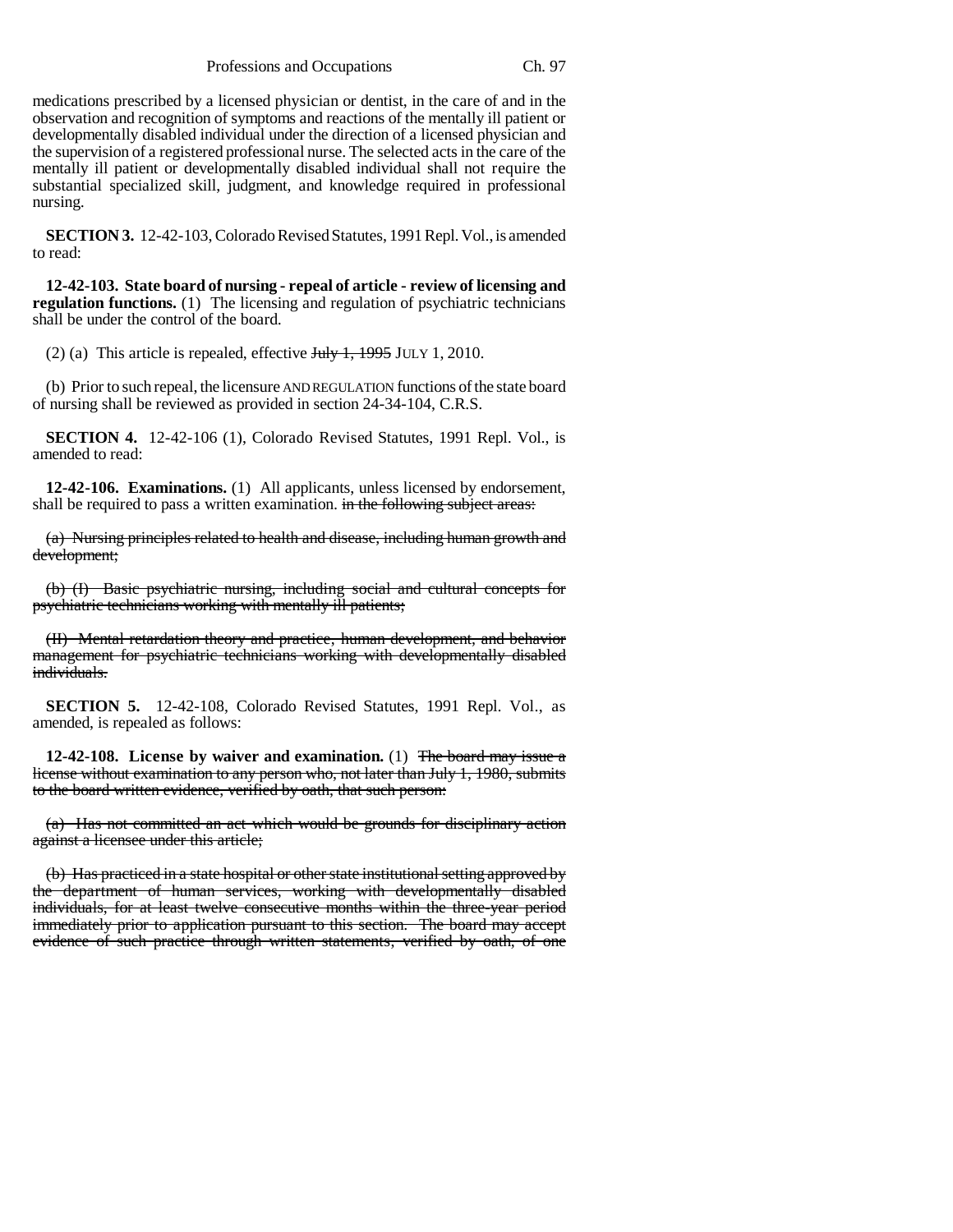## Ch. 97 Professions and Occupations

physician and two registered professional nurses, each licensed to practice in this state, that each has personal knowledge of the applicant's practice working with developmentally disabled individuals.

(c) Has passed a written examination on nursing service and mental retardation approved by the state board of nursing.

**SECTION 6.** 12-42-111 (1), Colorado Revised Statutes, 1991 Repl. Vol., is amended to read:

**12-42-111. Accredited psychiatric technician educational program.** (1) (a) Any institution within the state of Colorado desiring to conduct an accredited preservice psychiatric technician educational program may apply to the board and submit evidence that it is prepared to carry out a psychiatric technician curriculum including but not limited to: THAT CONTAINS THEORETICAL CONTENT AND CLINICAL PRACTICE TO PREPARE THE PSYCHIATRIC TECHNICIAN STUDENT TO CARE FOR CLIENTS WITH DEVELOPMENTAL DISABILITIES OR MENTAL ILLNESS IN INSTITUTIONAL AND COMMUNITY SETTINGS.

(a) Nursing principles which shall include, but not be limited to, learning experiences to develop:

(I) An understanding of the principles of mental and physical health and the maintenance of health;

(II) A knowledge of health services and community resources and the role of the psychiatric technician in these health services; and the ability to perform the following functions as required:

(A) Activities concerned with daily hygiene;

(B) Activities concerned with prescribed therapeutic measure with understanding of underlying basic principles; and

(C) Observing the appearance and behavior of patients and reporting to the appropriate persons; and

(III) Ability to work with licensed physicians, professional nurses, dentists, and other treatment personnel in assisting with nursing situations;

(b) (I) Psychiatric nursing, for psychiatric technicians working with mentally ill patients, which shall include, but not be limited to, fundamentals of psychiatric and mental health nursing with learning experience planned to develop the following skills: The knowledge, skills, and attitudes necessary to function adequately as a contributing member of the psychiatric team, understanding of self and patient relationship, principles of psychiatric nursing including social and cultural studies, rehabilitation, and special therapies.

(II) Mental retardation practice, for psychiatric technicians working with developmentally disabled individuals, which shall include, but not be limited to, mental retardation theory and practice, human development, and behavior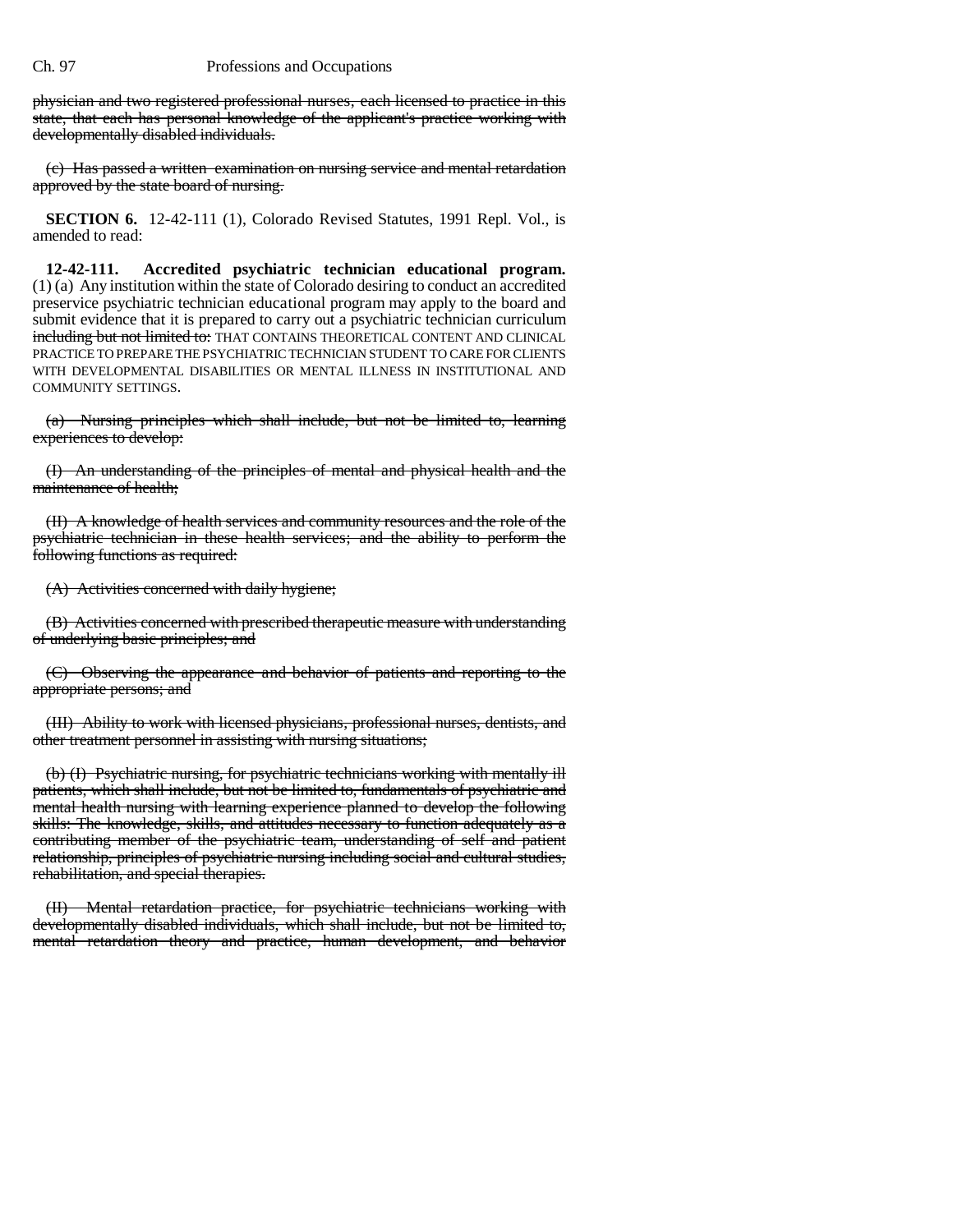## management.

(b) CONTENT IN A PSYCHIATRIC TECHNICIAN EDUCATIONAL PROGRAM SHALL INCLUDE BUT SHALL NOT BE LIMITED TO:

(I) FUNDAMENTAL NURSING PRINCIPLES AND SKILLS;

(II) GROWTH AND DEVELOPMENTAL AND OTHER PHYSICAL AND BEHAVIORAL SKILLS;

(III) MENTAL RETARDATION THEORY AND REHABILITATION NURSING PRINCIPLES AND SKILLS IF THE TECHNICIAN IS TO BE LICENSED TO CARE FOR CLIENTS WITH DEVELOPMENTAL DISABILITIES; AND

(IV) PSYCHOPATHOLOGY AND PSYCHIATRIC NURSING PRINCIPLES AND SKILLS IF THE TECHNICIAN IS TO BE LICENSED TO CARE FOR CLIENTS WITH MENTAL ILLNESS.

**SECTION 7.** 12-42-112 (1), Colorado Revised Statutes, 1991 Repl. Vol., is amended to read:

**12-42-112. Renewal of license.** (1) Each license issued under the provisions of this article shall be renewed annually; except that the period of validity of any license may be changed pursuant to the provisions of section 24-34-102 (7), C.R.S. On or before April 30 of each year, the board shall mail an application for renewal of license to each person to whom a license was issued or renewed during the current year, which application shall be mailed to the most recent address of said person as it appears on the records of the board. Such person shall complete the renewal application and return it to the board with a renewal fee established pursuant to section 24-34-105, C.R.S., before July 1 of the year in which said application was received. Upon receipt of any such application and fee, the board shall verify the accuracy of such application and fee and issue to the applicant a certificate of renewal of license for the current year, beginning July 1 and expiring June 30. TO RENEW A LICENSE ISSUED PURSUANT TO THIS ARTICLE, A LICENSEE SHALL SUBMIT AN APPLICATION FOR RENEWAL ON A FORM PRESCRIBED BY THE BOARD AND PAY A FEE IN AN AMOUNT SET BY THE BOARD IN ACCORDANCE WITH SECTION 24-34-105,C.R.S. UPON RECEIPT BY THE BOARD OF A COMPLETED APPLICATION AND THE REQUISITE FEE, THE BOARD SHALL ISSUE A CERTIFICATE OF RENEWAL OF LICENSURE. NO MORE THAN ONE RENEWAL FEE SHALL BE ASSESSED OR COLLECTED IN CONJUNCTION WITH THE SUBMITTAL OF AN APPLICATION FOR LICENSE RENEWAL.

**SECTION 8.** The introductory portion to 12-42-113 (1) and 12-42-113 (1) (b) and (1) (i), Colorado Revised Statutes, 1991 Repl. Vol., are amended, and the said 12-42-113 is further amended BY THE ADDITION OF A NEW SUBSECTION, to read:

 **12-42-113. Grounds for discipline.** (1) The board has the power to revoke, suspend, withhold, LIMIT THE SCOPE OF, or refuse to renew any license to practice as a psychiatric technician, to place on probation a licensee, or to issue a letter of admonition to a licensee in accordance with the procedures set forth in subsection (3) of this section, upon proof that such person: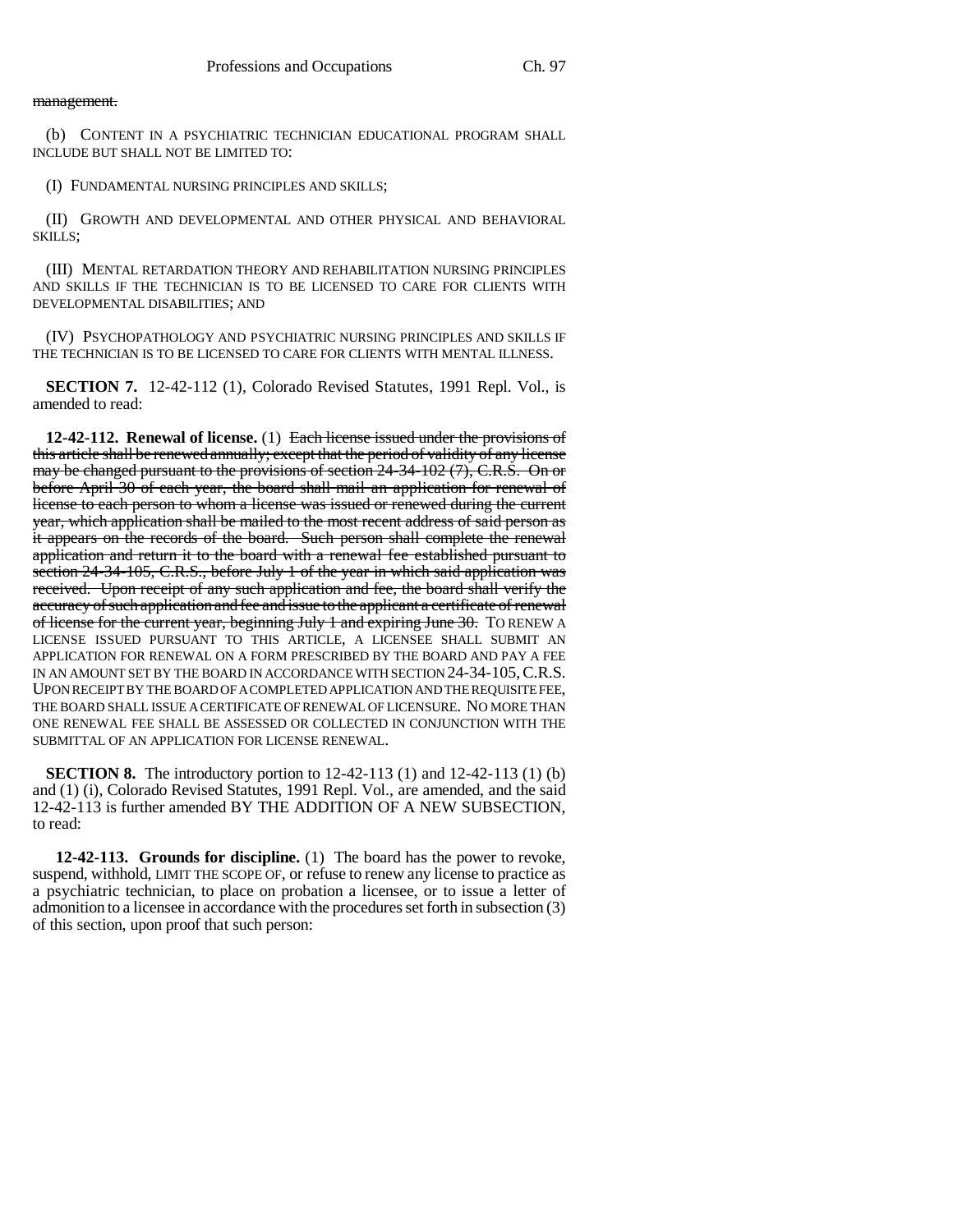## Ch. 97 Professions and Occupations

(b) (I) Has been convicted of a felony or has had accepted by a court a plea of guilty or noto contendere to a felony ANY CRIME THAT WOULD CONSTITUTE A VIOLATION OF THIS ARTICLE.

(II) (A) FOR PURPOSES OF THIS PARAGRAPH (b), A CONVICTION INCLUDES A PLEA OF GUILTY OR NOLO CONTENDERE OR THE IMPOSITION OF A SENTENCE THAT IS DEFERRED PRIOR TO FINAL SENTENCING OR DISMISSAL WITH PREJUDICE.

(B) A certified copy of the judgment of a court of competent jurisdiction of such conviction or plea shall be prima facie evidence of such conviction.

(III) In considering the possible revocation, suspension, LIMITING, or nonrenewal of a license or temporary license, the board shall be governed by the provisions of section 24-5-101, C.R.S.

(i) Is addicted to or dependent on alcohol or habit-forming drugs,  $\sigma$ r is a habitual user of controlled substances, as defined in section  $12-22-303$  (7), or other drugs having similar effects, OR IS DIVERTING CONTROLLED SUBSTANCES, AS DEFINED IN SECTION 12-22-303 (7), OR OTHER DRUGS HAVING SIMILAR EFFECTS FROM THE LICENSEE'S PLACE OF EMPLOYMENT; except that the board has the discretion not to discipline the licensee if he SUCH LICENSEE is participating in good faith in a program approved by the board designed to end such addiction or dependency;

(6) THE BOARD SHALL NOT DISCIPLINE A LICENSEE BY LIMITING THE SCOPE OF SUCH LICENSEE'S LICENSE BASED UPON A LICENSEE'S VIOLATION OF PARAGRAPH (i) OF SUBSECTION (1) OF THIS SECTION UNTIL THE LICENSEE HAS COMPLETED A PROGRAM APPROVED BY THE BOARD DESIGNED TO END ADDICTION TO OR DEPENDENCY ON ALCOHOL, HABIT-FORMING DRUGS, CONTROLLED SUBSTANCES, AS DEFINED IN SECTION 12-22-303 (7), OR OTHER DRUGS HAVING SIMILAR EFFECTS. UNTIL SUCH TIME AS THE LICENSEE COMPLETES AN APPROVED PROGRAM, THE BOARD MAY IMPOSE ANY OF THE OTHER FORMS OF DISCIPLINE SET FORTH IN SUBSECTION (1) OF THIS SECTION.

**SECTION 9.** 12-42-115 (2) (a), Colorado Revised Statutes, 1991 Repl. Vol., is amended, and the said 12-42-115 (2) is further amended BY THE ADDITION OF A NEW PARAGRAPH, to read:

**12-42-115. Mental or physical examination of licensees - review of medical records.** (2) (a) If the board has reasonable cause to believe that a licensee is unable to practice with reasonable skill and safety to patients because of a condition described in section 12-42-113 (1) (i) or (1) (j), it may require such person to submit to a mental or physical examination by a physician, it designates PSYCHOLOGIST, OR OTHER QUALIFIED PROFESSIONAL. Upon the failure of such person to submit to such mental or physical examination, unless due to circumstances beyond his SUCH PERSON'S control, the board may suspend such person's license until such time as such person submits to the required examinations EXAMINATION.

(e) THE BOARD MAY REQUIRE THAT A LICENSEE SUBMIT MEDICAL RECORDS FOR REVIEW IN CONJUNCTION WITH AN INVESTIGATION MADE PURSUANT TO PARAGRAPH (a) OF THIS SUBSECTION (2); EXCEPT THAT SUCH RECORDS SHALL REMAIN CONFIDENTIAL AND SHALL BE REVIEWED BY THE BOARD.